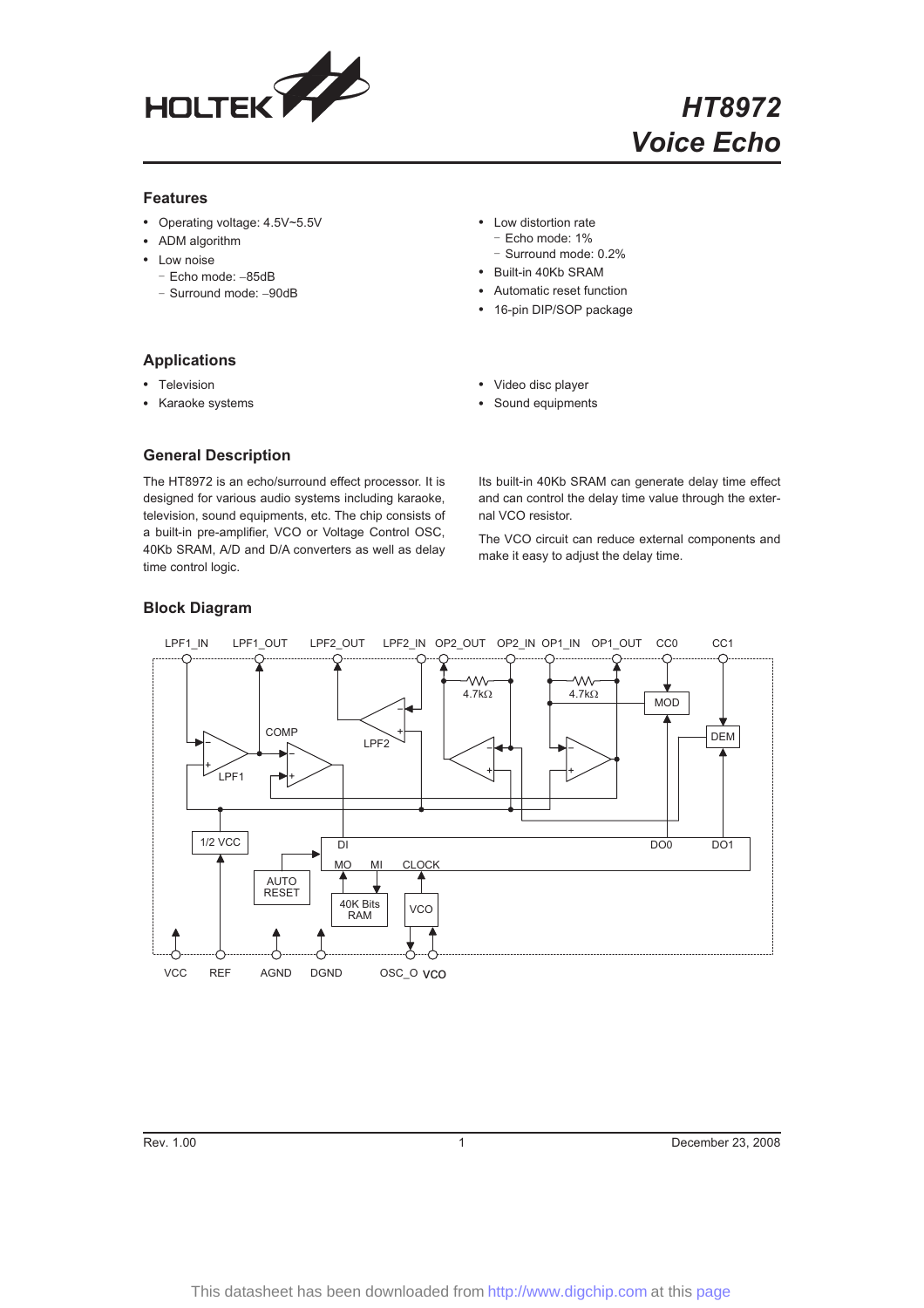

## **Pin Assignment**

| <b>VCC</b> <sub>L</sub>  |                | 16 | LPF1 IN          |  |
|--------------------------|----------------|----|------------------|--|
| REF C                    | $\overline{2}$ | 15 | LPF1 OUT         |  |
| AGND <sup>[</sup>        | 3              | 14 | LPF2 OUT         |  |
| <b>DGND</b>              | 4              | 13 | LPF2 IN          |  |
| )SC O[                   | 5              | 12 | OP2 OUT          |  |
| <b>VCO</b> <sub>L</sub>  | 6              | 11 | $\exists$ OP2 IN |  |
| CC1 <sub>2</sub>         | $\overline{7}$ | 10 | OP1 IN           |  |
| CC0 <sub>0</sub>         | 8              | 9  | OP1 OUT          |  |
| HT8972<br>16 DIP-A/SOP-A |                |    |                  |  |

 $\overline{\phantom{a}}$ 

## **Pad Assignment**



Chip size:  $2475\times2065$  ( $\mu$ m)<sup>2</sup> \* The IC substrate should be connected to VSS in the PCB layout artwork.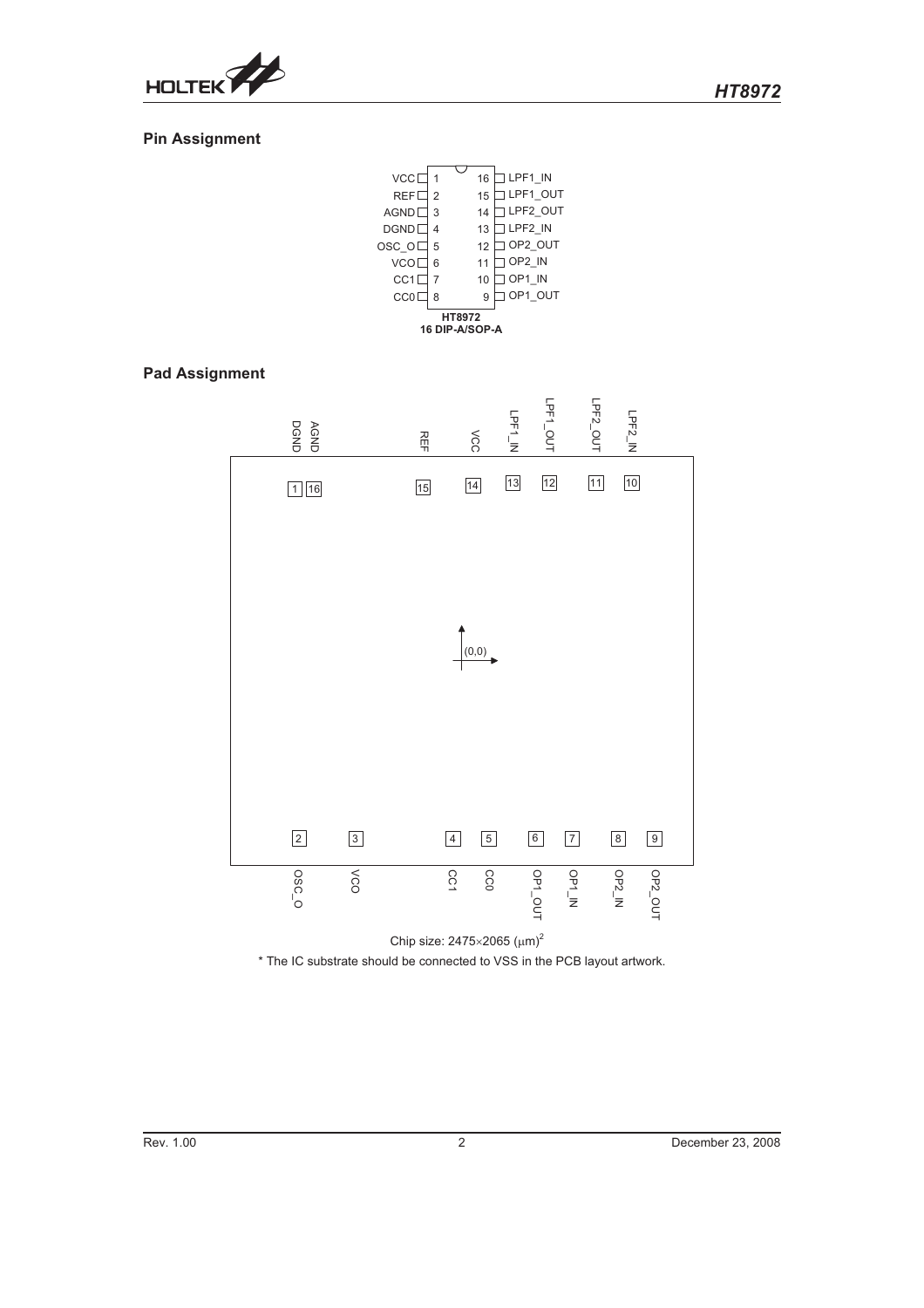

## **Pad Coordinates** Unit:  $\mu$ m

| Pad No.        | x          | v          | Pad No. | X          | v          |
|----------------|------------|------------|---------|------------|------------|
|                | $-883.875$ | 861.250    | 9       | 1027.425   | $-892.700$ |
| 2              | $-865.105$ | $-891.900$ | 10      | 907.375    | 890.431    |
| 3              | $-564.105$ | $-892.700$ | 11      | 715.175    | 890.429    |
| $\overline{4}$ | $-44.775$  | $-892.700$ | 12      | 467.375    | 890.431    |
| 5              | 147.425    | $-892.700$ | 13      | 275.175    | 890.429    |
| 6              | 395.225    | $-892.700$ | 14      | 60.790     | 879.700    |
|                | 587.425    | $-892.700$ | 15      | $-203.150$ | 868,440    |
| 8              | 835.225    | $-892.700$ | 16      | $-783.875$ | 861.250    |

## **Pad Description**

| Pad No.        | <b>Pad Name</b> | I/O     | <b>Internal Connection</b> | <b>Description</b>                                       |
|----------------|-----------------|---------|----------------------------|----------------------------------------------------------|
| 1              | <b>DGND</b>     | ı       |                            | Digital ground                                           |
| 2              | OSC_O           | O       |                            | System oscillator output                                 |
| 3              | <b>VCO</b>      | L       |                            | System oscillator input, system frequency adjustable pin |
| 4              | CC <sub>1</sub> |         |                            | Current control 1                                        |
| 5              | CC <sub>0</sub> |         |                            | Current control 0                                        |
| 6              | OP1_OUT         | $\circ$ |                            | OP1 output                                               |
| $\overline{7}$ | OP1_IN          | I       |                            | OP1 input                                                |
| 8              | OP2 IN          | ı       |                            | OP2 input                                                |
| 9              | OP2_OUT         | O       |                            | OP2 output                                               |
| 10             | LPF2_IN         | I       |                            | Low pass filter 2 input                                  |
| 11             | LPF2 OUT        | $\circ$ |                            | Low pass filter 2 output                                 |
| 12             | LPF1 OUT        | $\circ$ |                            | Low pass filter 1 output                                 |
| 13             | LPF1_IN         |         |                            | Low pass filter 1 input                                  |
| 14             | <b>VCC</b>      | I       |                            | Analog and positive power supply                         |
| 15             | <b>REF</b>      | I       |                            | Analog reference voltage                                 |
| 16             | <b>AGND</b>     |         |                            | Analog ground                                            |

### **Absolute Maximum Ratings**

0.3V to V<sub>SS</sub>+6.0V Storage Temperature ..............................-50°C to 125°C 0.3V to V<sub>DD</sub>+0.3V  $\hskip1cm$  Operating Temperature ..............................-20°C to 70°

Note: These are stress ratings only. Stresses exceeding the range specified under "Absolute Maximum Ratings" may cause substantial damage to the device. Functional operation of this device at other conditions beyond those listed in the specification is not implied and prolonged exposure to extreme conditions may affect device reliability.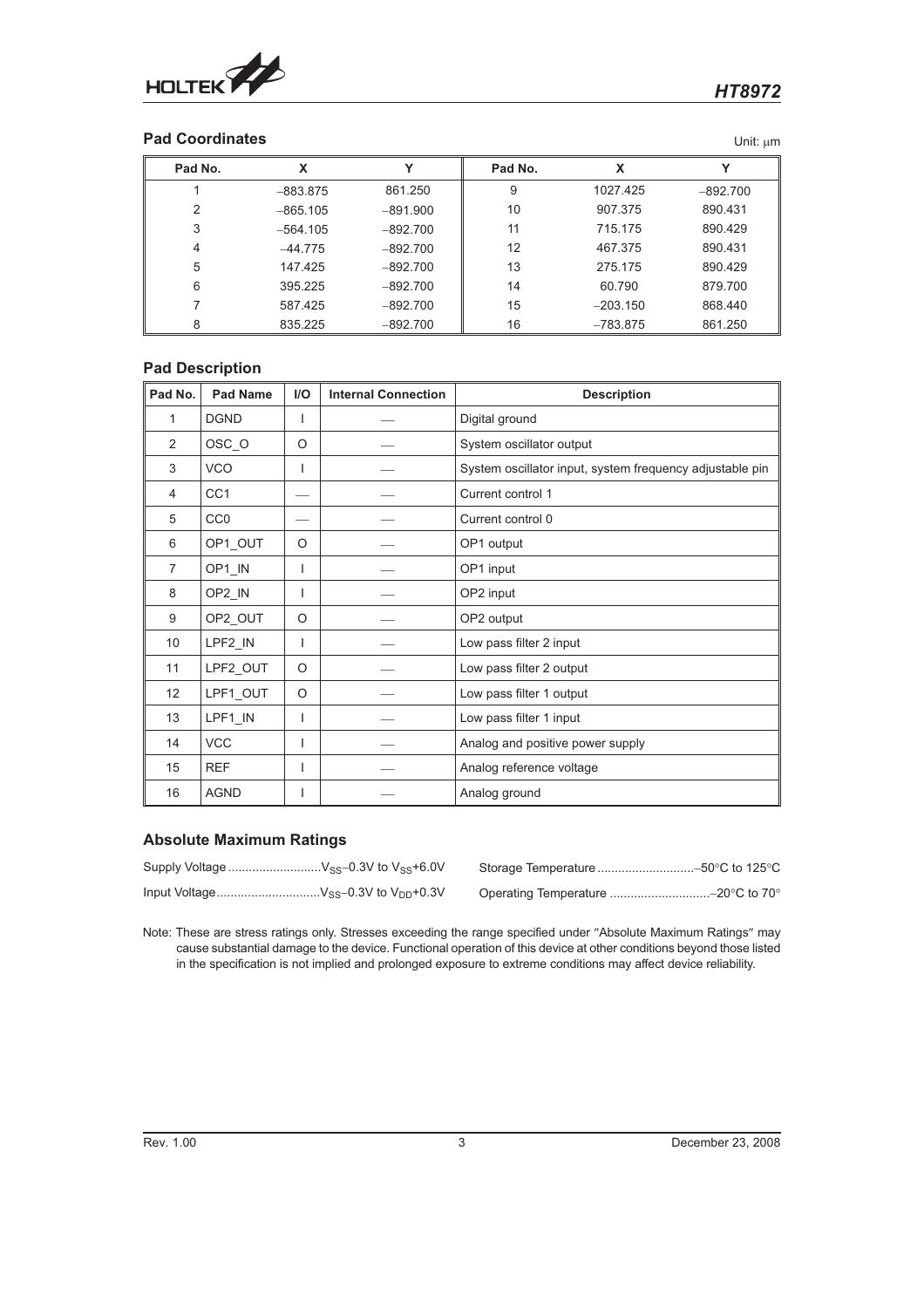

## **Electrical Characteristics** Tass **Tasks**

| ., |  |
|----|--|

| Parameter               |                                  | <b>Test Conditions</b> |                                                 | Min. |        | Max.  | Unit |
|-------------------------|----------------------------------|------------------------|-------------------------------------------------|------|--------|-------|------|
|                         | Symbol                           |                        | <b>V<sub>DD</sub></b><br><b>Conditions</b>      |      | Typ.   |       |      |
| $V_{\rm CC}$            | <b>Operating Voltage</b>         |                        |                                                 | 4.5  | 5.0    | 5.5   | V    |
| $_{\rm lcc}$            | <b>Operating Current</b>         | 5V                     |                                                 |      | 15     | 30    | mA   |
| $G_V$                   | Voltage Gain                     | 5V                     | $R_1 = 47k\Omega$                               |      | $-0.9$ | 2.5   | dB   |
| <b>V<sub>OMAX</sub></b> | Maximum Output Voltage           | 5V                     | THD=10%                                         | 0.9  | 1.8    |       | Vrms |
| <b>THD</b>              | <b>Total Harmonic Distortion</b> | 5V                     | Filter= A-Weighting                             |      | 0.7    | 1.5   | $\%$ |
| $N_{\rm O}$             | <b>Output Noise Voltage</b>      | 5V                     | Filter= A-Weighting                             |      | $-85$  | $-60$ | dBV  |
| <b>PSRR</b>             | Power Supply Rejection Ratio     | 5V                     | $\Delta V_{CC}$ =-20dBV (0.1Vrms)<br>$f=100$ Hz |      | $-40$  | $-30$ | dB   |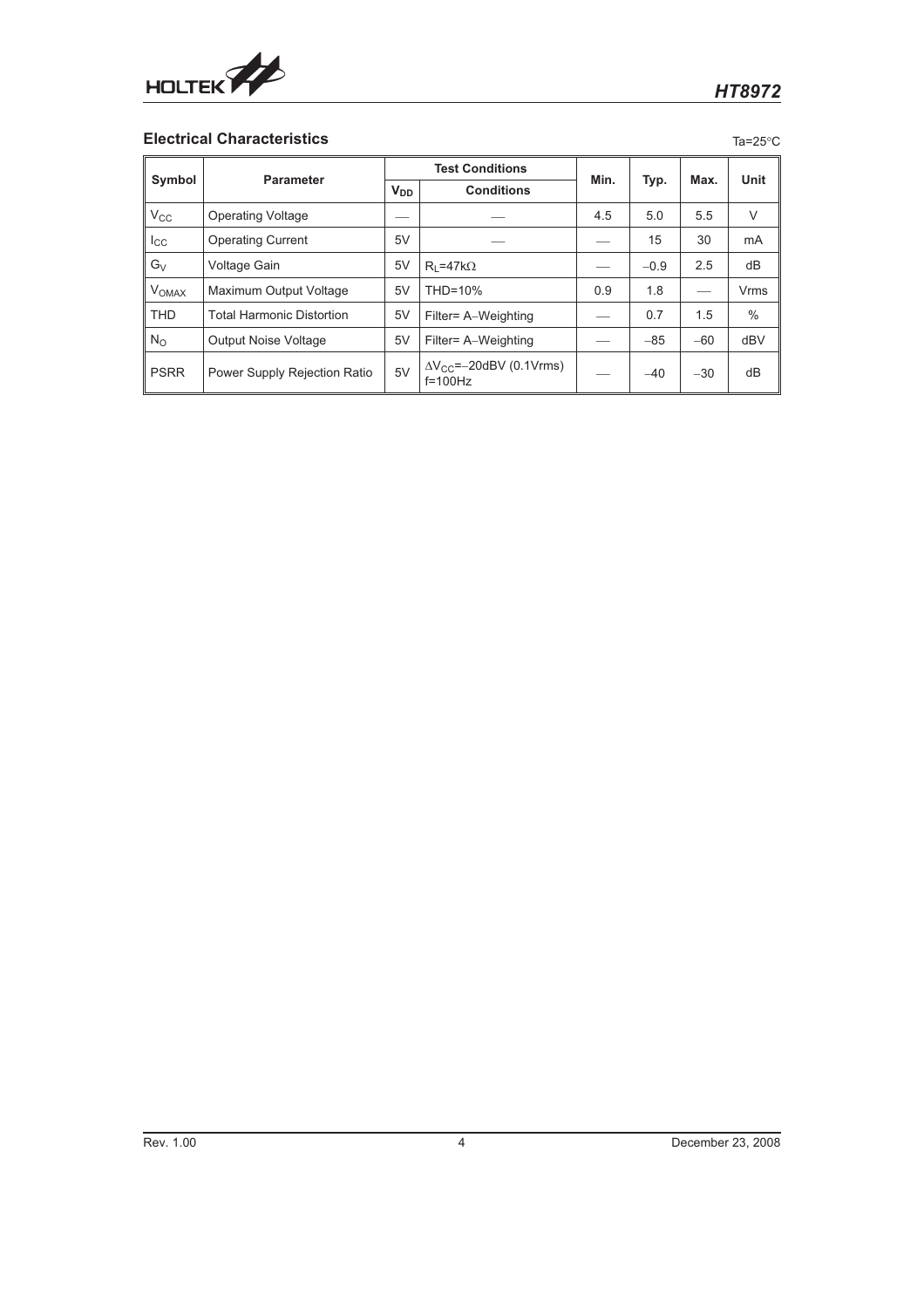

D├▶ Delay ├▶ D/A├▶ LPF

Vou

### **Functional Description**

The HT8972 is an echo/surround effect generator with built-in 40Kb SRAM. It ensures low distortion as well as low noise for processing audio signal delay. The chip provides two playing modes (echo and surround) and the playing function block diagrams are shown as follows.

Surround mode



## **ROSC-fOSC-Delay\_time-Distortion Cross table**

| Rosc       | 56.2            | 44              | 36.3           | 30.6           | 25.9           | 23.1   | 20.7   | $k\Omega$  |
|------------|-----------------|-----------------|----------------|----------------|----------------|--------|--------|------------|
| fosc       | $\overline{2}$  | 2.5             | 3 <sup>1</sup> | 3.5            | $\overline{4}$ | 4.5    | 5      | <b>MHz</b> |
| Td         | 320             | 264             | 219            | 188            | 164            | 147    | 132    | ms         |
| <b>THD</b> | 1.3             | 1.05            | 0.815          | 0.625          | 0.58           | 0.525  | 0.43   | $\%$       |
|            |                 |                 |                |                |                |        |        |            |
| Rosc       | 18.5            | 16.7            | 15.1           | 14.5           | 13.9           | 11.9   | 10.9   | $k\Omega$  |
| fosc       | 5.5             | 6               | 6.5            | $\overline{7}$ | 7.5            | 8      | 8.5    | MHz        |
| Td         | 120             | 110             | 102            | 93             | 88             | 82     | 78     | ms         |
| <b>THD</b> | 0.4             | 0.335           | 0.315          | 0.3            | 0.275          | 0.26   | 0.25   | %          |
|            |                 |                 |                |                |                |        |        |            |
| Rosc       | 10 <sup>°</sup> | 9               | 8.06           | 7.3            | 6.4            | 5.8    | 5.3    | k $\Omega$ |
| fosc       | 9               | 10 <sup>°</sup> | 11             | 12             | 13             | 14     | 15     | <b>MHz</b> |
| Td         | 73.2            | 65.6            | 59.2           | 54.4           | 50             | 46     | 44     | ms         |
| <b>THD</b> | 0.23            | 0.218           | 0.205          | 0.19           | 0.17           | 0.1675 | 0.1575 | $\%$       |
|            |                 |                 |                |                |                |        |        |            |
| Rosc       | 4.8             | 4.4             | $\overline{4}$ | 3.7            | 3.3            | 3      | 2.8    | $k\Omega$  |
| fosc       | 16              | 17              | 18             | 19             | 20             | 21     | 22     | <b>MHz</b> |
| Td         | 41.2            | 38.4            | 36             | 33.6           | 33             | 32     | 30     | ms         |
| <b>THD</b> | 0.16            | 0.145           | 0.14           | 0.14           | 0.13           | 0.125  | 0.12   | $\%$       |

Echo mode

 $V_{IN} - 2$  - LPF1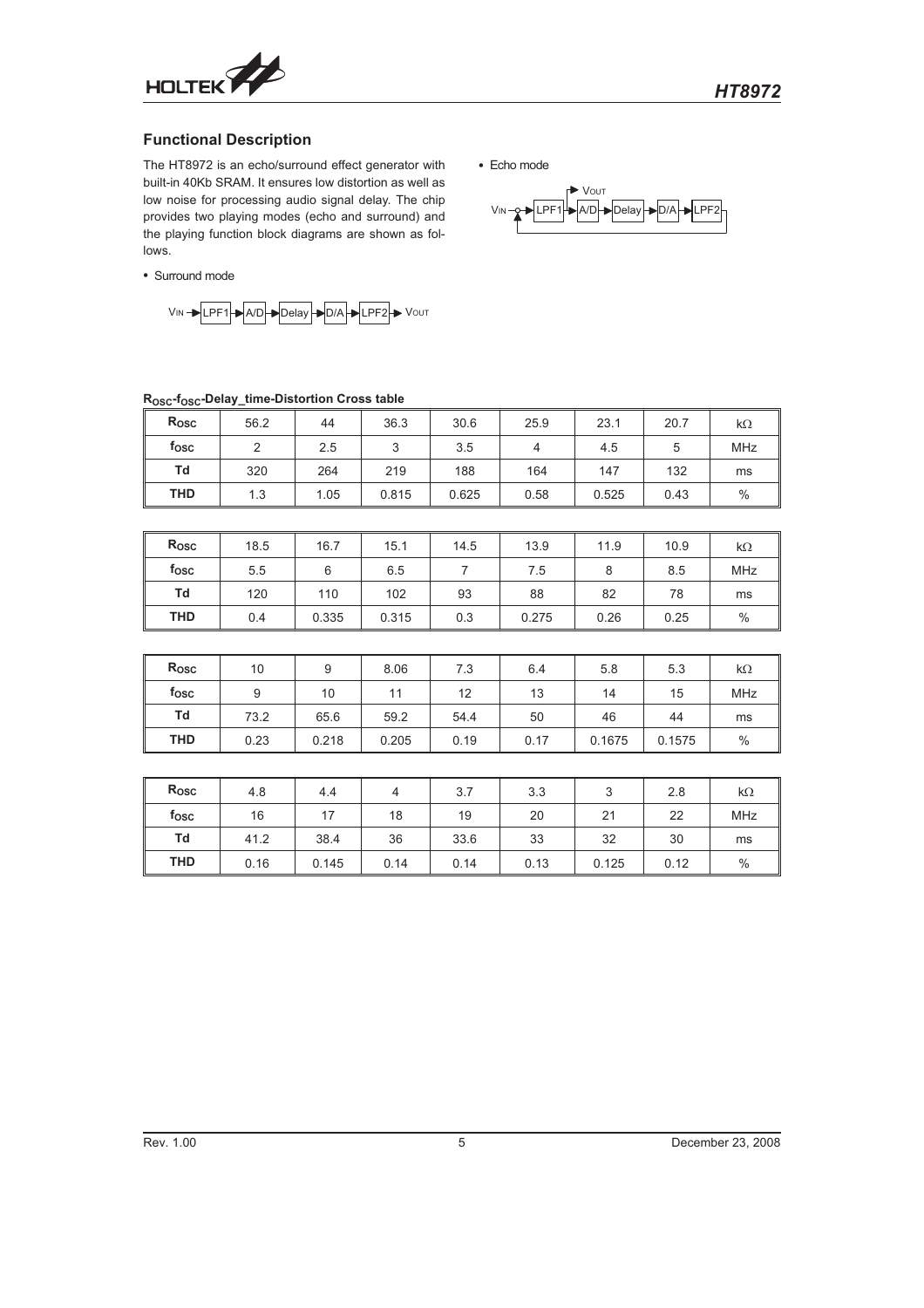

**Application Circuits**

**Echo Mode**



Note: 1.  $\frac{1}{\frac{1}{\cdots}}$ : Analog ground,  $\frac{1}{\sqrt{7}}$ : Digital ground

2. When the value of the Rosc increases, the range of the Delay time also increases. Please refer to the R<sub>OSC</sub>-f<sub>OSC</sub>-Delay\_time-Distortion Cross table for the R<sub>OSC</sub> & Delay time values.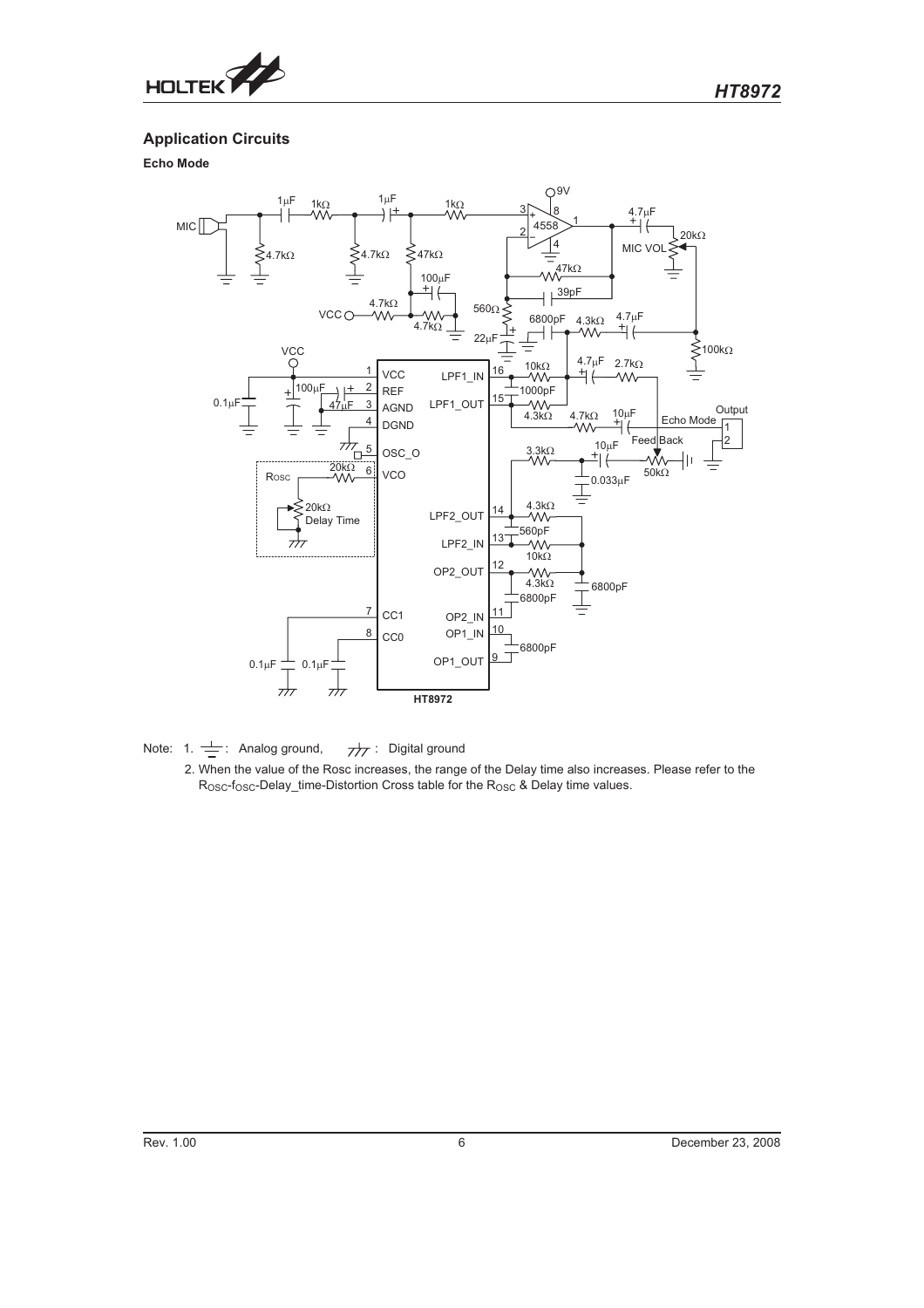

**Surround Mode**



Note: 1.  $\frac{1}{\sqrt{2}}$ : Analog ground,  $\frac{1}{\sqrt{2}}$ : Digital ground

2. When the value of the Rosc increases, the range of the Delay time also increases. Please refer to the R<sub>OSC</sub>-f<sub>OSC</sub>-Delay\_time-Distortion Cross table for the R<sub>OSC</sub> & Delay time values.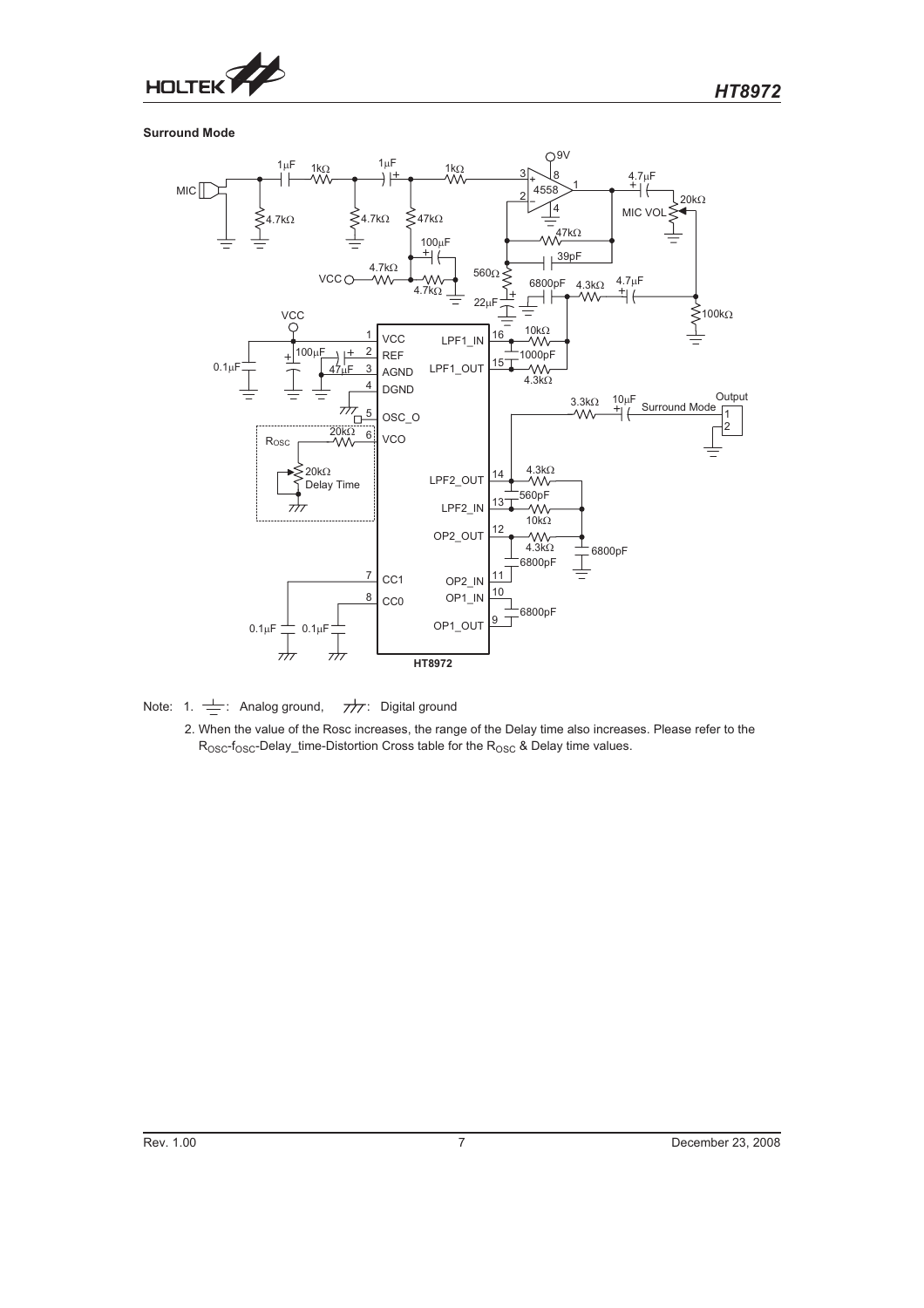

# **Package Information**

**16-pin DIP (300mil) Outline Dimensions**





**Fig1. Full Lead Packages**



 $\overline{A}$ ı nnnnnn  $\overline{\phantom{a}}$ B í ( <u>unnnnn</u> Π

l





**Fig2. 1/2 Lead Packages**

MS-001d (see fig1)

| Symbol | Dimensions in mil |      |      |  |  |
|--------|-------------------|------|------|--|--|
|        | Min.              | Nom. | Max. |  |  |
| Α      | 780               |      | 880  |  |  |
| B      | 240               |      | 280  |  |  |
| C      | 115               |      | 195  |  |  |
| D      | 115               |      | 150  |  |  |
| E      | 14                |      | 22   |  |  |
| F      | 45                |      | 70   |  |  |
| G      |                   | 100  |      |  |  |
| H      | 300               |      | 325  |  |  |
|        |                   |      | 430  |  |  |

#### MS-001d (see fig2)

| Symbol | <b>Dimensions in mil</b> |      |      |  |  |
|--------|--------------------------|------|------|--|--|
|        | Min.                     | Nom. | Max. |  |  |
| A      | 735                      |      | 775  |  |  |
| B      | 240                      |      | 280  |  |  |
| C      | 115                      |      | 195  |  |  |
| D      | 115                      |      | 150  |  |  |
| E      | 14                       |      | 22   |  |  |
| F      | 45                       |      | 70   |  |  |
| G      |                          | 100  |      |  |  |
| H      | 300                      |      | 325  |  |  |
|        |                          |      | 430  |  |  |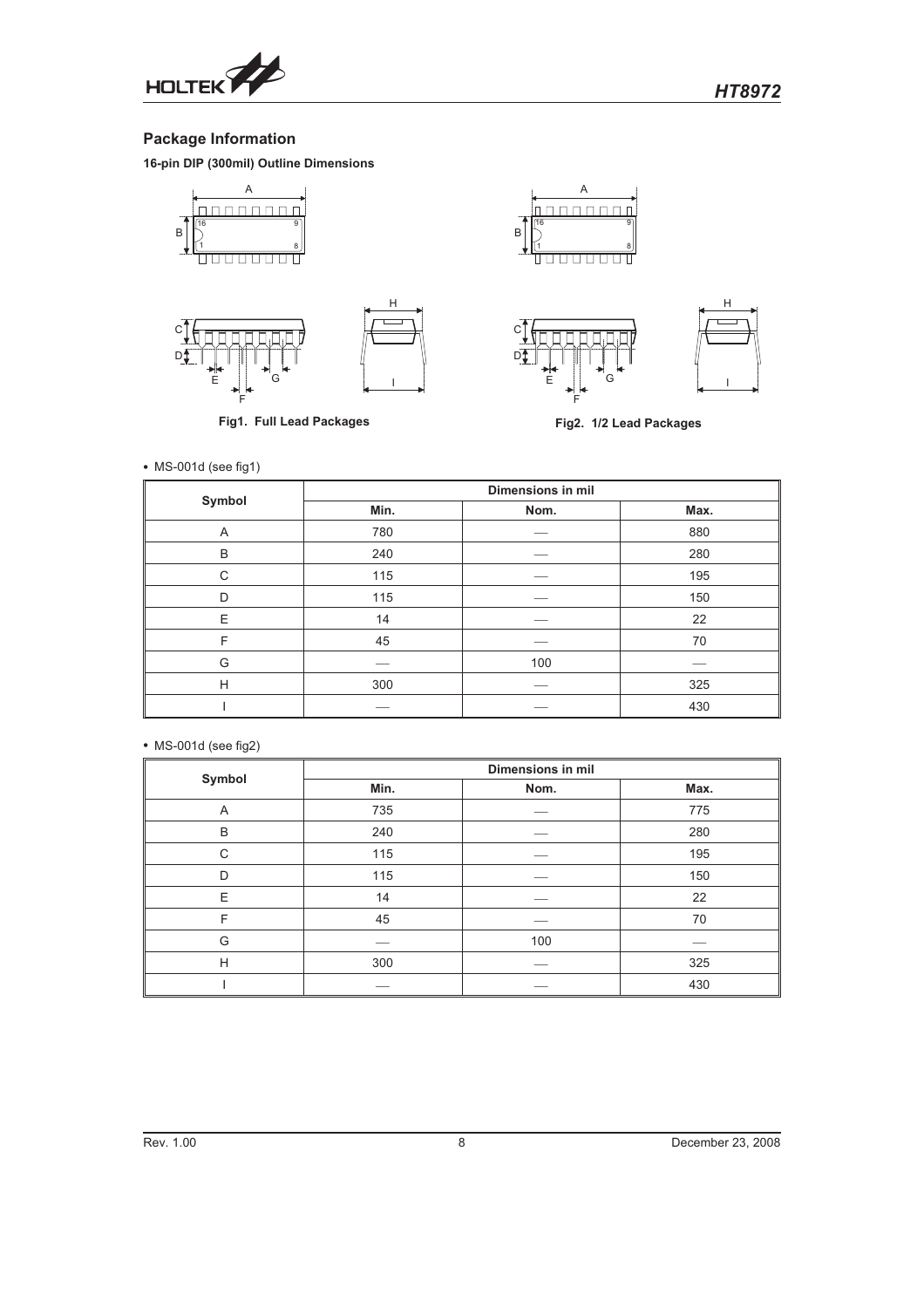

## MO-095a (see fig2)

|        | <b>Dimensions in mil</b> |      |      |  |  |
|--------|--------------------------|------|------|--|--|
| Symbol | Min.                     | Nom. | Max. |  |  |
| Α      | 745                      |      | 785  |  |  |
| B      | 275                      |      | 295  |  |  |
| C      | 120                      |      | 150  |  |  |
| D      | 110                      |      | 150  |  |  |
| E      | 14                       |      | 22   |  |  |
| F      | 45                       |      | 60   |  |  |
| G      |                          | 100  |      |  |  |
| H      | 300                      |      | 325  |  |  |
|        |                          |      | 430  |  |  |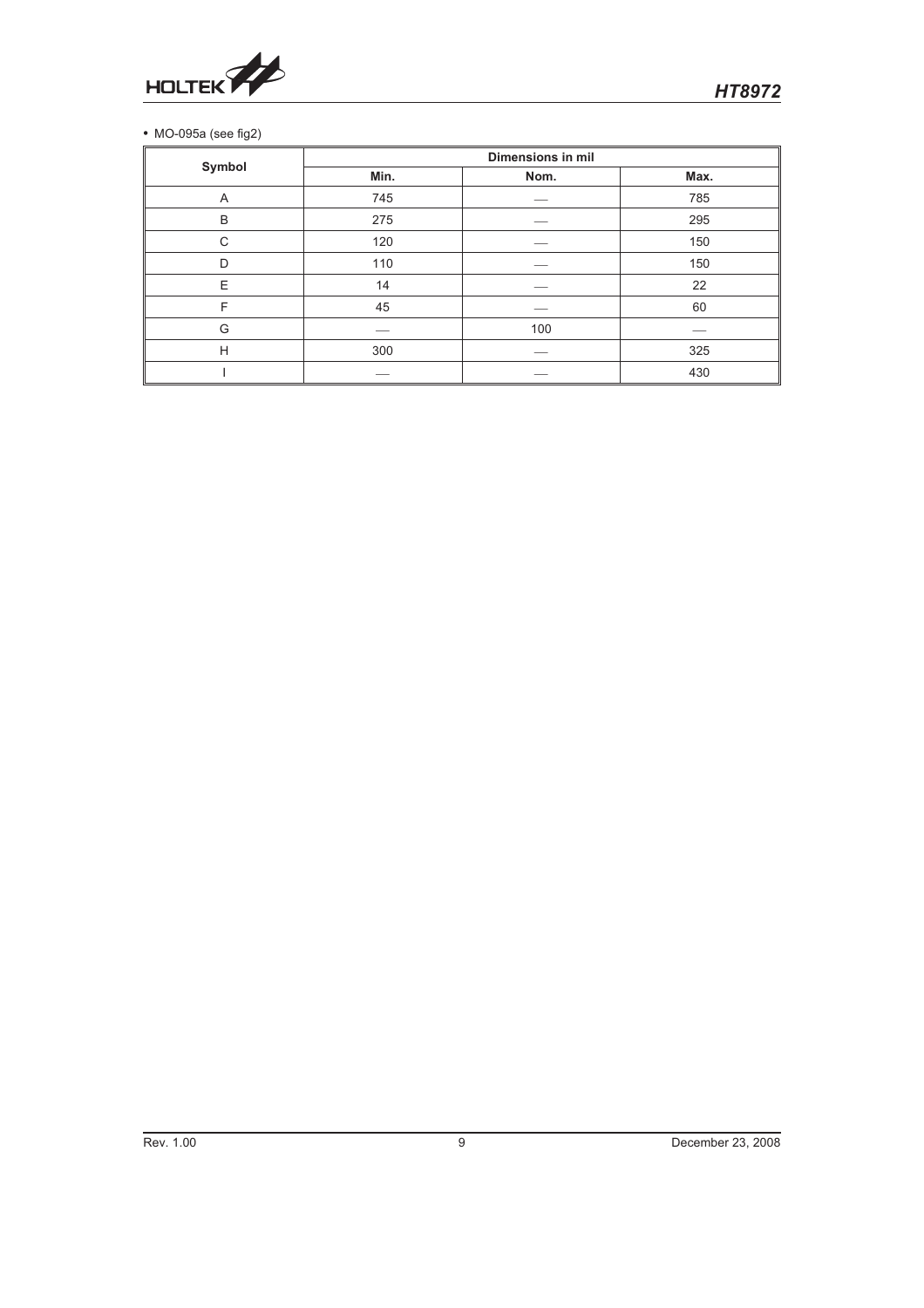

# *HT8972*

### **16-pin SOP (300mil) Outline Dimensions**





• MS-013

|              | <b>Dimensions in mil</b> |      |             |  |  |
|--------------|--------------------------|------|-------------|--|--|
| Symbol       | Min.                     | Nom. | Max.        |  |  |
| A            | 393                      |      | 419         |  |  |
| B            | 256                      |      | 300         |  |  |
| $\mathsf{C}$ | 12                       |      | 20          |  |  |
| C'           | 398                      |      | 413         |  |  |
| D            |                          |      | 104         |  |  |
| E            |                          | 50   |             |  |  |
| F            | 4                        |      | 12          |  |  |
| G            | 16                       |      | 50          |  |  |
| H            | 8                        |      | 13          |  |  |
| $\alpha$     | $0^{\circ}$              |      | $8^{\circ}$ |  |  |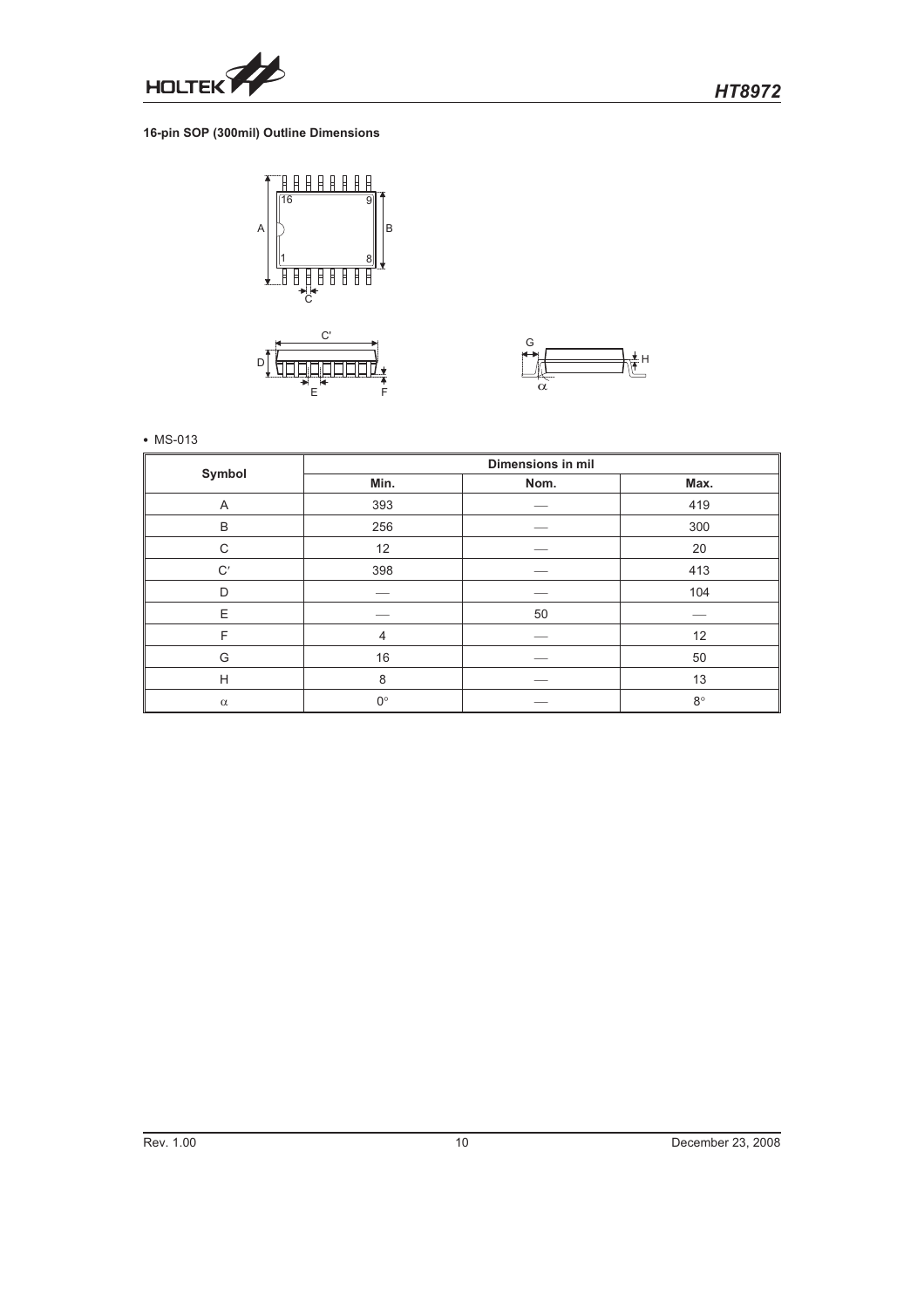

# **Product Tape and Reel Specifications**

## **Reel Dimensions**



## SOP 16W (300mil)

| Symbol         | <b>Description</b>         | Dimensions in mm   |
|----------------|----------------------------|--------------------|
| A              | <b>Reel Outer Diameter</b> | $330.0 \pm 1.0$    |
| B              | Reel Inner Diameter        | $100.0 + 1.5$      |
| C              | Spindle Hole Diameter      | $13.0^{+0.5/-0.2}$ |
| D              | Key Slit Width             | $2.0 \pm 0.5$      |
| T1             | Space Between Flange       | $16.8^{+0.3/-0.2}$ |
| T <sub>2</sub> | <b>Reel Thickness</b>      | $22.2+0.2$         |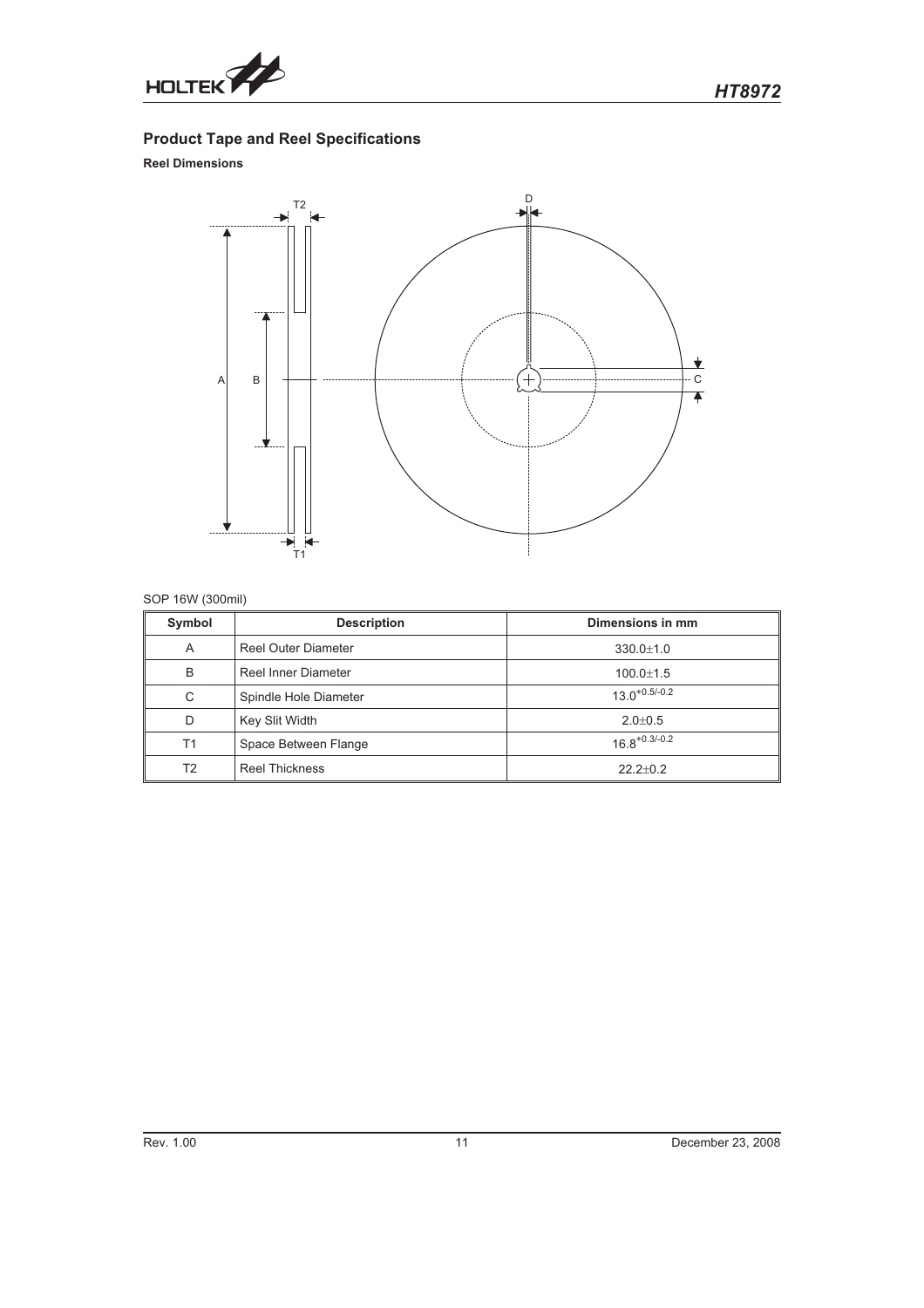

### **Carrier Tape Dimensions**



| SOP 16W (300mil) |                                          |                      |
|------------------|------------------------------------------|----------------------|
| Symbol           | <b>Description</b>                       | Dimensions in mm     |
| W                | Carrier Tape Width                       | $16.0 \pm 0.2$       |
| P                | Cavity Pitch                             | $12.0 + 0.1$         |
| E                | <b>Perforation Position</b>              | $1.75 \pm 0.10$      |
| F                | Cavity to Perforation (Width Direction)  | $7.5 \pm 0.1$        |
| D                | <b>Perforation Diameter</b>              | $1.50^{+0.10/-0.00}$ |
| D <sub>1</sub>   | Cavity Hole Diameter                     | $1.50^{+0.25/-0.00}$ |
| P <sub>0</sub>   | <b>Perforation Pitch</b>                 | $4.0 \pm 0.1$        |
| P1               | Cavity to Perforation (Length Direction) | $2.0 \pm 0.1$        |
| A <sub>0</sub>   | Cavity Length                            | $10.9 + 0.1$         |
| B <sub>0</sub>   | Cavity Width                             | $10.8 + 0.1$         |
| K <sub>0</sub>   | Cavity Depth                             | $3.0 + 0.1$          |
|                  | <b>Carrier Tape Thickness</b>            | $0.30 + 0.05$        |
| С                | Cover Tape Width                         | $13.3 \pm 0.1$       |